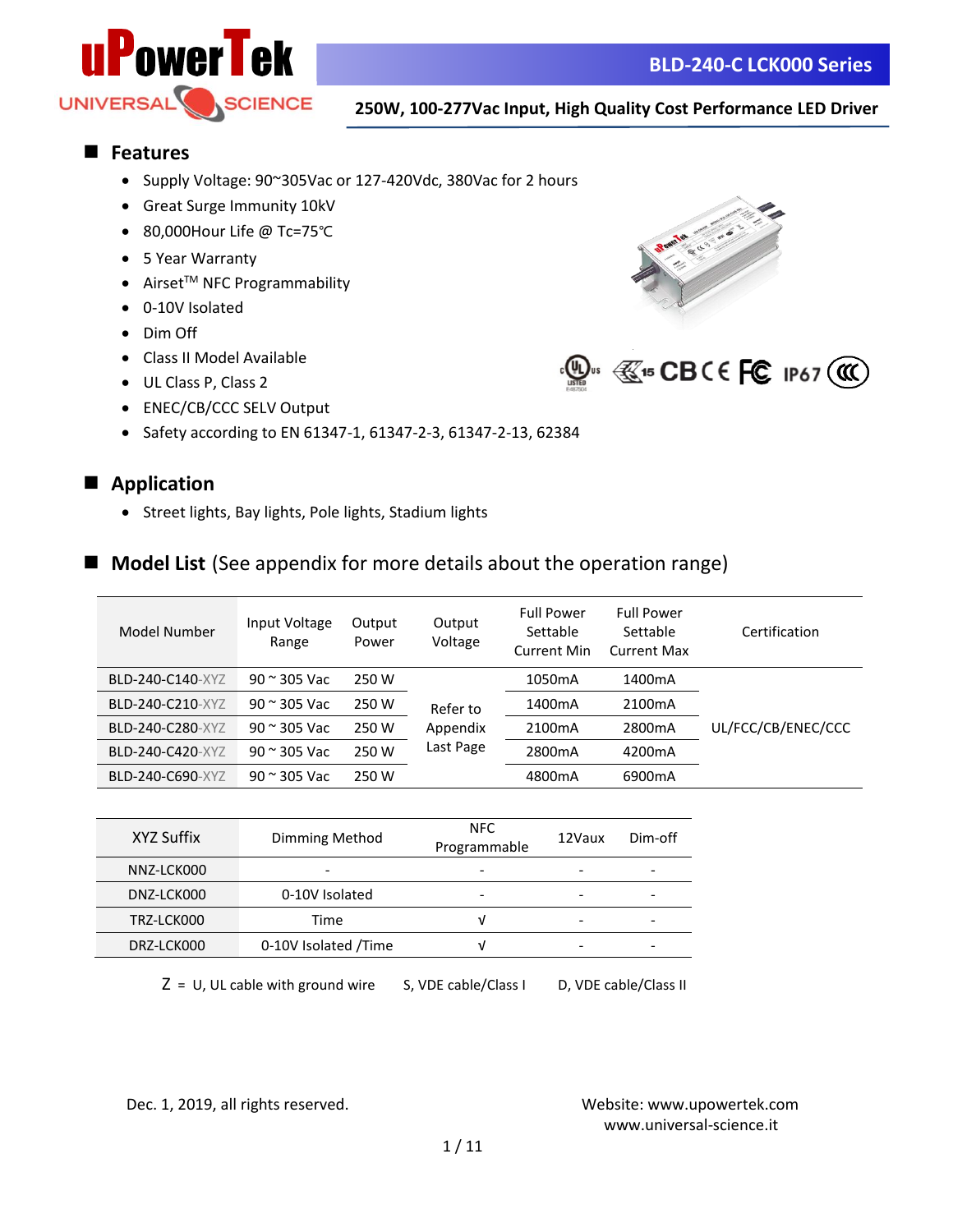

## ■ **Technical Data**

| Input Voltage                 | 90 $\sim$ 305Vac or 127V-420Vdc, 380Vac for 2 hours                         |  |  |  |  |  |
|-------------------------------|-----------------------------------------------------------------------------|--|--|--|--|--|
| Input Frequency               | $47 \sim 63$ Hz                                                             |  |  |  |  |  |
| Power Factor                  | >0.95@60-100%load, refer to PF vs. Load curve                               |  |  |  |  |  |
| <b>THD</b>                    | <15%@60-100%load, refer to THD vs. Load curve                               |  |  |  |  |  |
|                               | 2.2Amax@120Vac & Full-Load,                                                 |  |  |  |  |  |
| Input Current                 | 1.1Amax@220Vac & Full-Load                                                  |  |  |  |  |  |
| <b>Inrush Current</b>         | 65A peak, 1.2ms duration, <0.25A2s@230Vac, Cold Start                       |  |  |  |  |  |
|                               | 70A peak, 1.3ms duration, < 0. 5A2s@277Vac, Cold Start                      |  |  |  |  |  |
| Leakage Current               | 1mA max @277Vac 60Hz, UL8750,0.75mAmax @240Vac 50Hz, IEC61347-1             |  |  |  |  |  |
| Input Under Voltage           | Shut down and auto-restart                                                  |  |  |  |  |  |
| Input Over Voltage            | *Optional: Shutdown @320Vac                                                 |  |  |  |  |  |
| <b>Surge Protection</b>       | Line to line 6kV, line to ground 10kV, IEC 61000-4-5                        |  |  |  |  |  |
| <b>Current Accuracy</b>       | ±5%lo                                                                       |  |  |  |  |  |
| <b>Ripple Current</b>         | Ip-p:5%Io max                                                               |  |  |  |  |  |
| Setup Time                    | $1.2s$ max                                                                  |  |  |  |  |  |
| Overshoot                     | 10% Io max & LED Load                                                       |  |  |  |  |  |
| <b>Output Over Voltage</b>    | 120% Vomax, typ.                                                            |  |  |  |  |  |
| <b>Short Circuit</b>          | Auto recovery. The output recovers when short is removed.                   |  |  |  |  |  |
| Over Temperature              | Lower the output current when Tc≧105±10°C; Auto Recovery When<br>Tc≦70±10°C |  |  |  |  |  |
| <b>Auxiliary Power (Vaux)</b> | 12V+/-5%, 300mA max                                                         |  |  |  |  |  |
| <b>Operating Temperature</b>  | Case Temperature Tc=-40°C $\sim$ +90°C; 10%RH $\sim$ 100%RH                 |  |  |  |  |  |
| <b>Storage Temperature</b>    | -40°C $\sim$ +85°C:<br>$5\%$ RH $\sim$ 100%RH                               |  |  |  |  |  |
| <b>MTBF</b>                   | ≥300,000 hours, 75°C case temperature (MIL-HDBK-217F)                       |  |  |  |  |  |
| Lifetime                      | ≥80,000 hours, 75°C case temperature, refer to life vs. Tc curve            |  |  |  |  |  |
| Case Temperature              | 90°C max, marked in the Tc point of label                                   |  |  |  |  |  |
| <b>Dimensions</b>             | 6.85x2.66x1.32 by inch (body), 7.91x2.66x1.32 by inch (endcaps included)    |  |  |  |  |  |
|                               | 174.0x68.0x33.5 by mm (body), 201.0x68.0x33.5 by mm (endcaps included)      |  |  |  |  |  |
| Net Weight                    | 800g                                                                        |  |  |  |  |  |
| Packing                       | 20pcs/Carton/22kg, 490 x 370 x 190 by mm                                    |  |  |  |  |  |

Notes: Unless specified, all the test results are measured in 25℃ room temperature.

\* marked items are optional and contact with sales people to get the functions.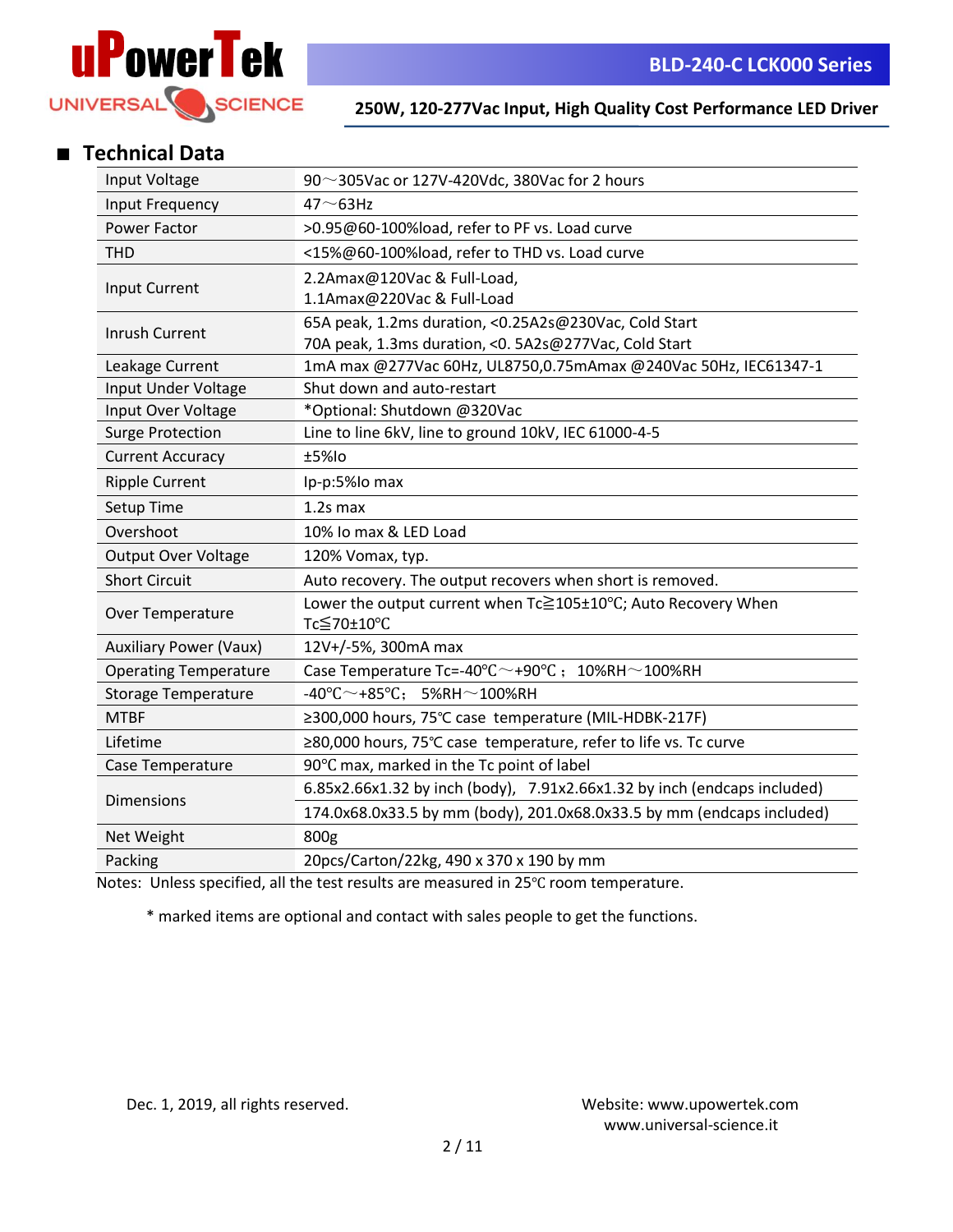

# ■ **Safety/EMC Compliance**

| Safety Standard      | Description                                                                                                              |
|----------------------|--------------------------------------------------------------------------------------------------------------------------|
| <b>UL8750</b>        | Light emitting diode(LED) equipment for use in lighting products                                                         |
| UL1012               | Power units other than class 2                                                                                           |
| IEC 61347-1          | Lamp control gear Part 1: general and safety requirements                                                                |
| IEC 61347-2-13       | Lamp control gear Part 2-13: particular requirement for d.c. or a.c. supplied electronic<br>control gear for LED modules |
| <b>EMI Standards</b> | Description                                                                                                              |
| <b>IEC 55015</b>     | Conducted emission test & radiated emission test                                                                         |
| IEC 61000-3-2        | Harmonic current emissions; Class C                                                                                      |
| IEC 61000-3-3        | Voltage fluctuations & flicker                                                                                           |
| FCC Part 15          | ANSI C63.4:2009 Class B                                                                                                  |
| <b>EMS Standards</b> | Description                                                                                                              |
| IEC 61000-4-2        | Electrostatic discharge (ESD): 8 kV air discharge, 4 kV contact discharge                                                |
| IEC 61000-4-3        | Radio frequency electromagnetic field susceptibility test (RS)                                                           |
| IEC 61000-4-4        | Electrical fast transient (EFT)                                                                                          |
| IEC 61000-4-5        | Surge immunity test                                                                                                      |
| IEC 61000-4-6        | Conducted radio frequency disturbances test (CS)                                                                         |
| IEC 61000-4-8        | Power frequency magnetic field test                                                                                      |
| IEC 61000-4-11       | Voltage dips                                                                                                             |
| IEC 61547            | Electromagnetic immunity requirements applies to lighting equipment                                                      |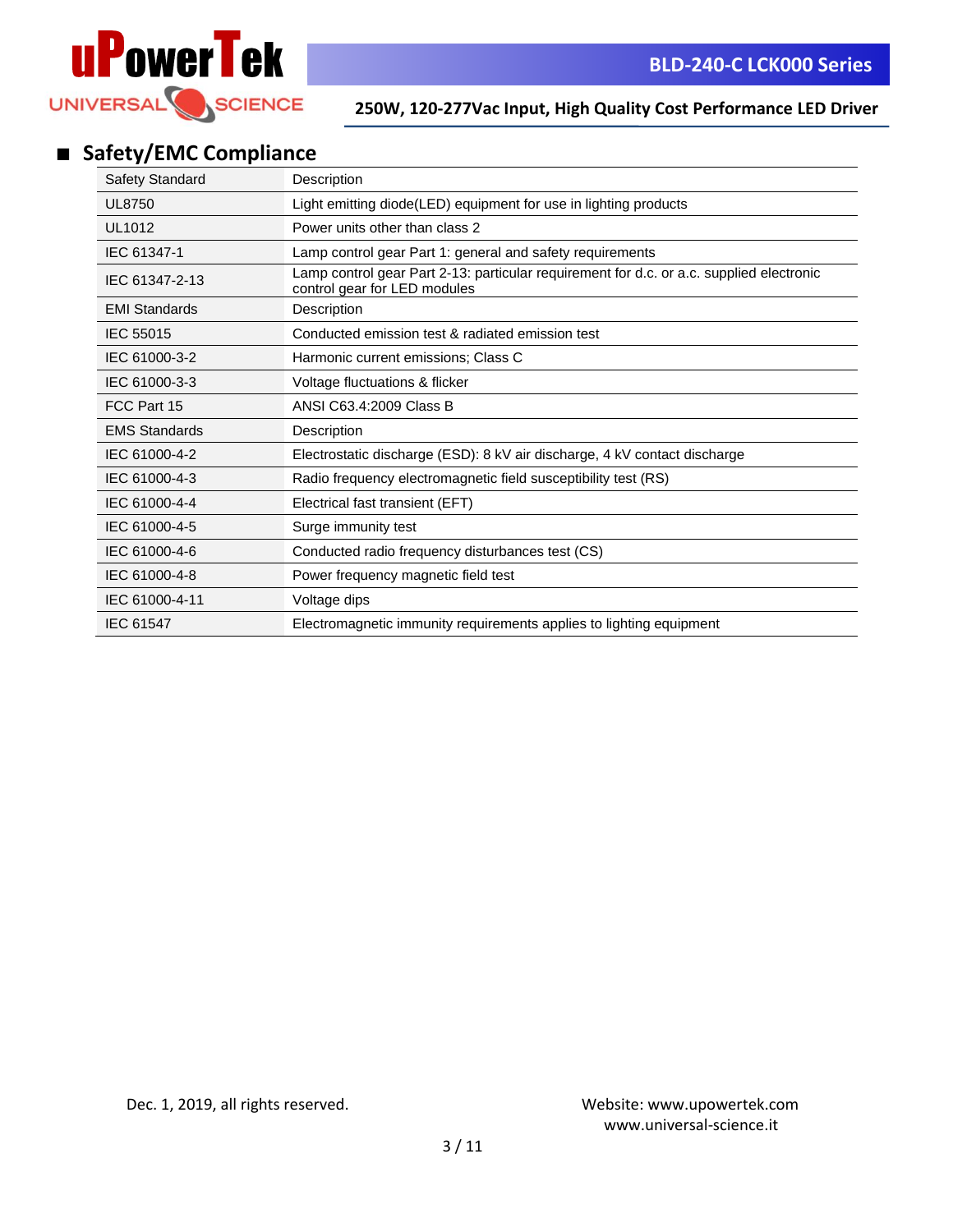

### ■ **Dimming**

| Parameter                    | Min.          | Typ.                     | Max.              |
|------------------------------|---------------|--------------------------|-------------------|
| <b>Vdim Sourcing Current</b> |               | $\overline{\phantom{0}}$ |                   |
| Vdim Allowed Input Voltage   | $-20V$        |                          | 20 V              |
| 0-10V Dimming Range          | 10% (Vdim=1V) | Linear                   | 100% (Vdim=9~10V) |
| Dim off threshold            | 0.4V          | 0.5V                     | 0.6V              |
| Dim on threshold             | 0.6V          | 0.7V                     | 0.8V              |

- **Dimming Curve**



### ■ **Lifetime vs. Case Temperature**

Lifetime vs. Case Temperature



(End of Life: Maximum Failure Rate=10%)

Dec. 1, 2019, all rights reserved. Website:<www.upowertek.com> www.universal-science.it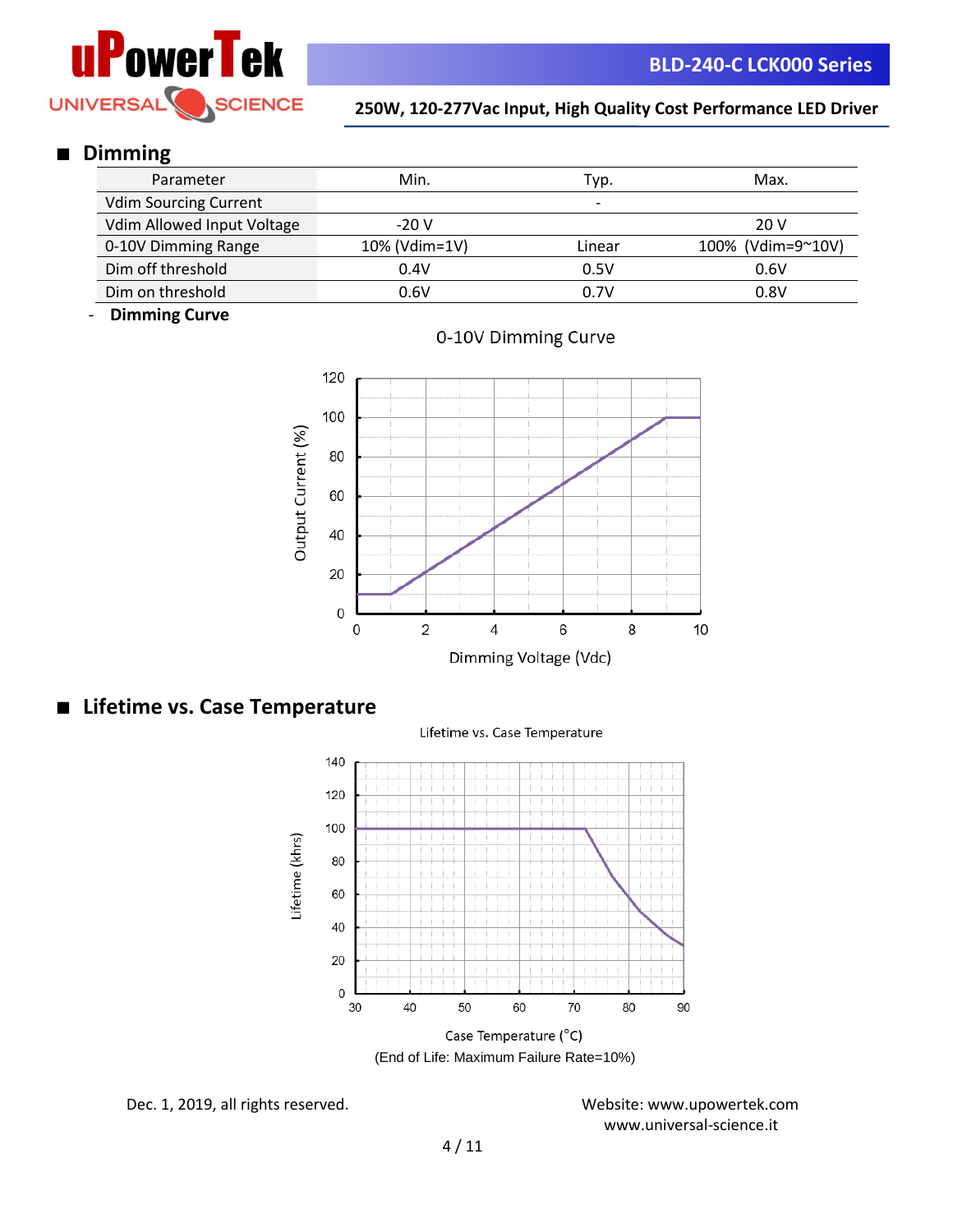

 **250W, 120-277Vac Input, High Quality Cost Performance LED Driver**

## ■ **Power Factor vs. Load**



■ **THD vs. Load** 



Dec. 1, 2019, all rights reserved. Website:<www.upowertek.com>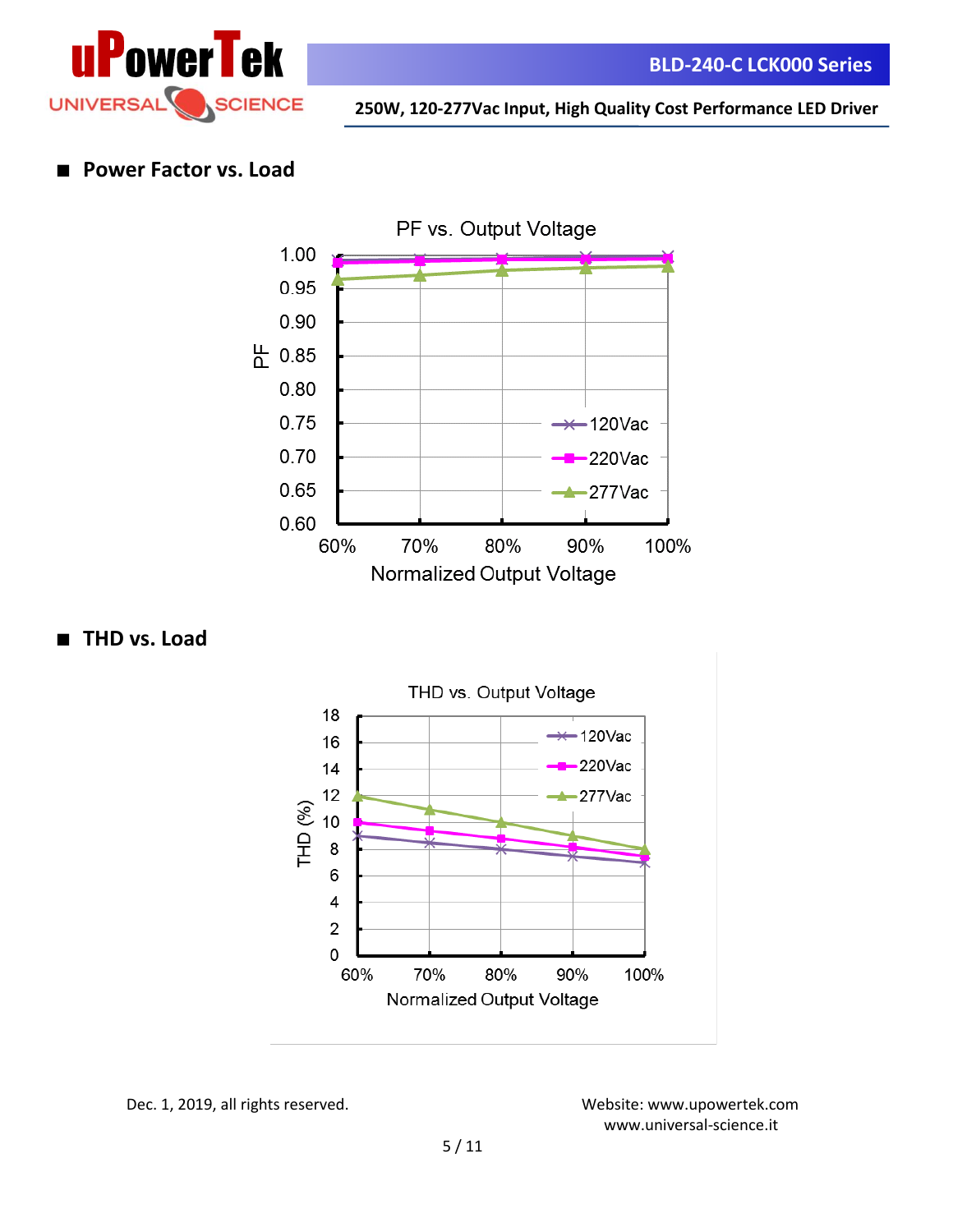

 **250W, 120-277Vac Input, High Quality Cost Performance LED Driver**

# ■ **Efficiency vs. Load (1.4A Model)**

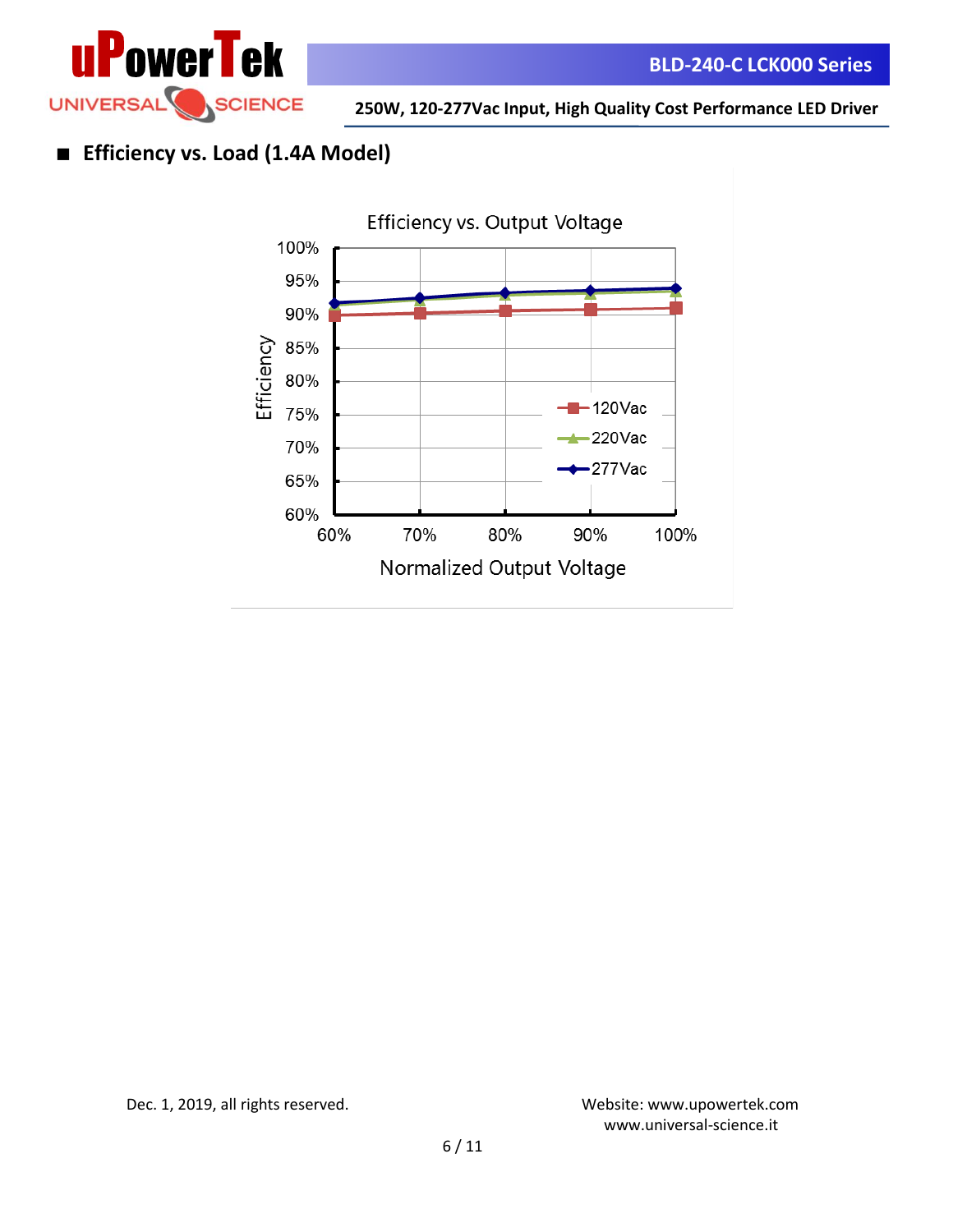

## ■ **Mechanical Design**

- **BLD-240-Cxxx-NN/TRU (UL Cable)**



- **BLD-240-Cxxx-DN/DRU (UL Cable)**



Dec. 1, 2019, all rights reserved. Website:<www.upowertek.com>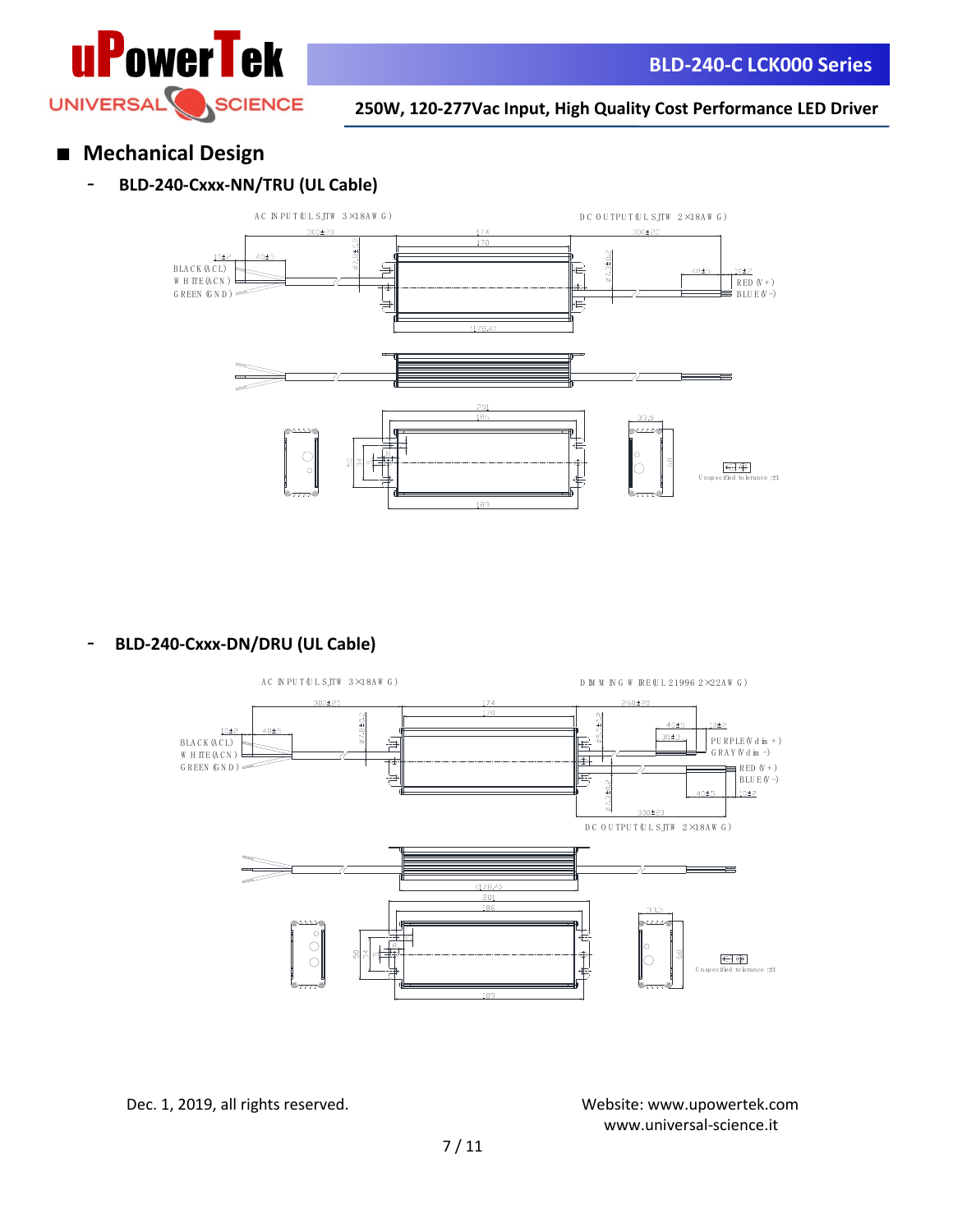

#### **250W, 120-277Vac Input, High Quality Cost Performance LED Driver**

## - **BLD-240-Cxxx-NN/TRS (VDE Cable)**



- **BLD-240-Cxxx-DN/DRS (VDE Cable)**

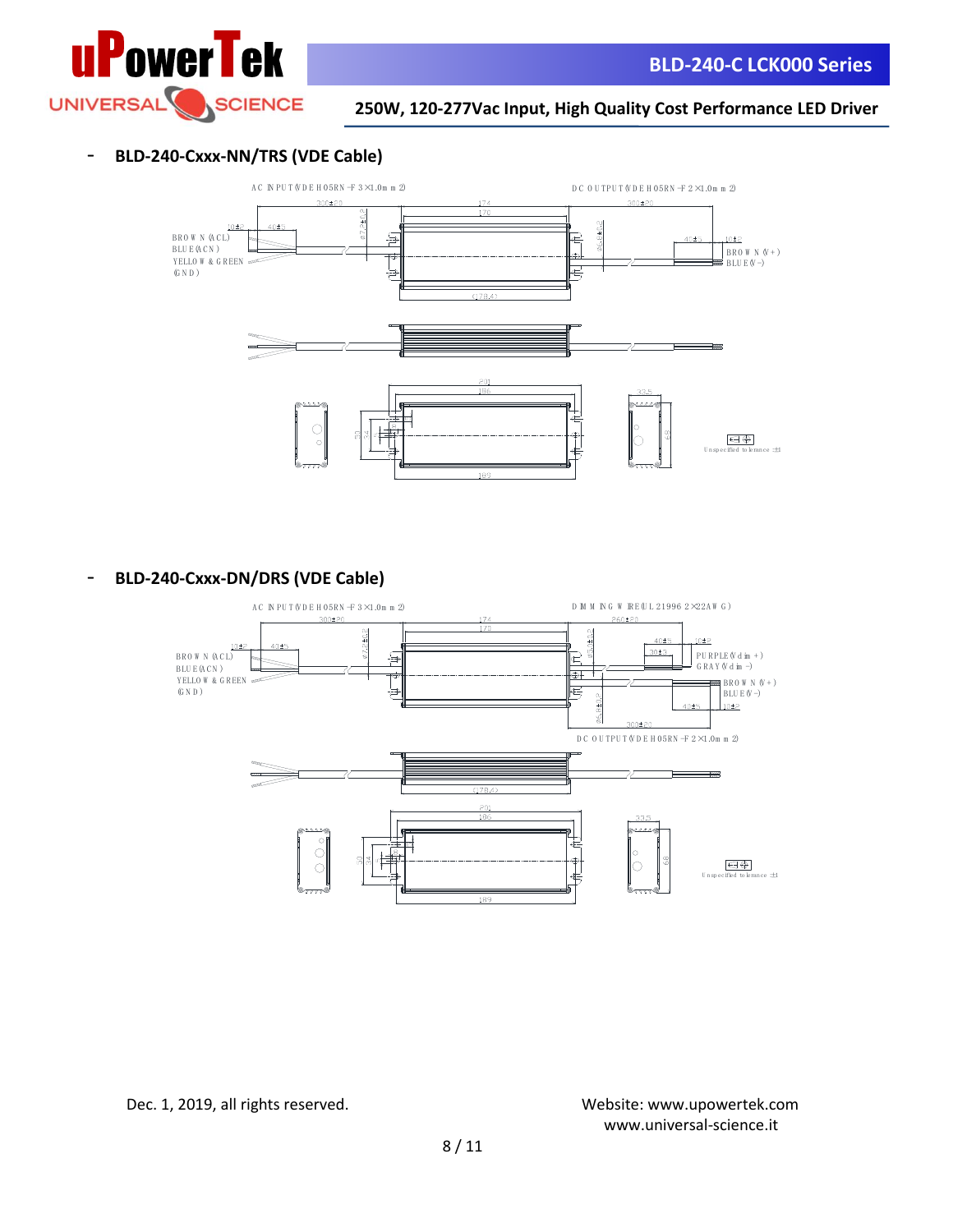

## ■ **Appendix – Operation Range**

| Model   | <b>Typical Set</b><br><b>Output Current</b><br>(mA) | Max Output<br>Power (W) | <b>Output Voltage</b><br>Min(V) | Output Voltage<br>Max(V) | Minimum<br><b>Dimming Current</b><br>(mA) |
|---------|-----------------------------------------------------|-------------------------|---------------------------------|--------------------------|-------------------------------------------|
| $-C105$ | 1050                                                | 250                     | 143                             | 238                      | 105                                       |
|         | 1000                                                | 250                     | 150                             | 250                      | 100                                       |
|         | 950                                                 | 250                     | 158                             | 263                      | 95                                        |
|         | 900                                                 | 250                     | 167                             | 278                      | 90                                        |
|         | 850                                                 | 250                     | 176                             | 294                      | 85                                        |
|         | 800                                                 | 250                     | 188                             | 313                      | 80                                        |
|         | 750                                                 | 250                     | 200                             | 333                      | 75                                        |
|         | 700                                                 | 250                     | 214                             | 357                      | 70                                        |
|         | 650                                                 | 232                     | 214                             | 357                      | 70                                        |
|         | 600                                                 | 214                     | 214                             | 357                      | 70                                        |
|         | 550                                                 | 196                     | 214                             | 357                      | 70                                        |
|         | 500                                                 | 179                     | 214                             | 357                      | 70                                        |
|         | $\cdots$                                            | $\cdots$                | $\cdots$                        | $\cdots$                 | $\cdots$                                  |
|         | 70                                                  | 25                      | 214                             | 357                      | 70                                        |

| Model   | <b>Typical Set</b><br><b>Output Current</b><br>(mA) | Max Output<br>Power (W) | Output Voltage<br>Min(V) | Output Voltage<br>Max(V) | Minimum<br><b>Dimming Current</b><br>(mA) |
|---------|-----------------------------------------------------|-------------------------|--------------------------|--------------------------|-------------------------------------------|
| $-C140$ | 1400                                                | 250                     | 107                      | 179                      | 140                                       |
|         | 1300                                                | 250                     | 115                      | 192                      | 130                                       |
|         | 1200                                                | 250                     | 125                      | 208                      | 120                                       |
|         | 1100                                                | 250                     | 136                      | 227                      | 110                                       |
|         | 1050                                                | 250                     | 143                      | 238                      | 105                                       |
|         | 1000                                                | 238                     | 143                      | 238                      | 105                                       |
|         | 950                                                 | 226                     | 143                      | 238                      | 105                                       |
|         | 900                                                 | 214                     | 143                      | 238                      | 105                                       |
|         | 850                                                 | 202                     | 143                      | 238                      | 105                                       |
|         | 800                                                 | 190                     | 143                      | 238                      | 105                                       |
|         | 750                                                 | 179                     | 143                      | 238                      | 105                                       |
|         | 700                                                 | 167                     | 143                      | 238                      | 105                                       |
|         | $\cdots$                                            | $\cdots$                | $\cdots$                 | $\cdots$                 | $\cdots$                                  |
|         | 105                                                 | 25                      | 143                      | 238                      | 105                                       |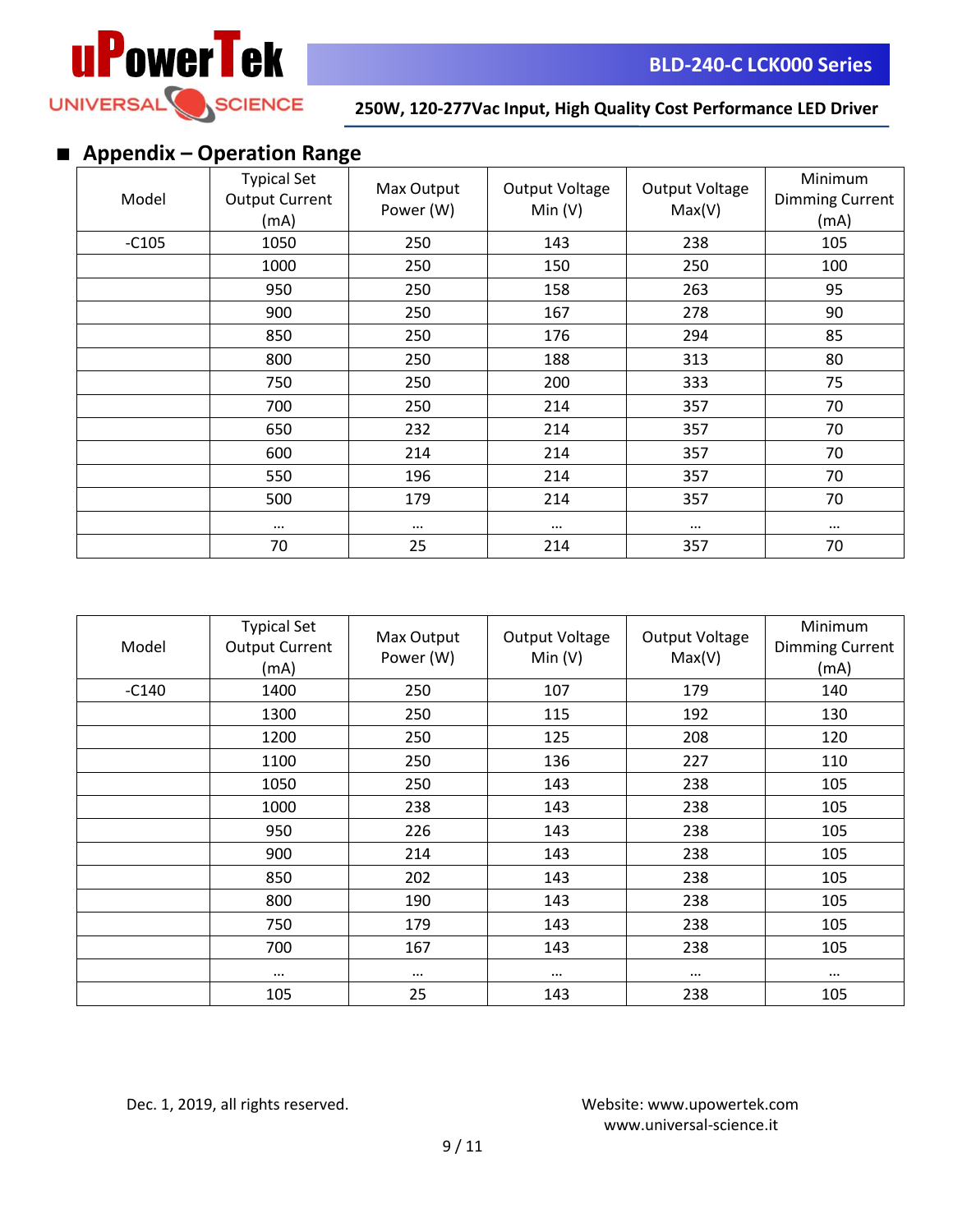

| Model   | <b>Typical Set</b><br><b>Output Current</b><br>(mA) | Max Output<br>Power (W) | <b>Output Voltage</b><br>Min $(V)$ | Output Voltage<br>Max(V) | Minimum<br>Dimming Current<br>(mA) |
|---------|-----------------------------------------------------|-------------------------|------------------------------------|--------------------------|------------------------------------|
| $-C210$ | 2100                                                | 250                     | 71                                 | 119                      | 210                                |
|         | 2000                                                | 250                     | 75                                 | 125                      | 200                                |
|         | 1900                                                | 250                     | 79                                 | 132                      | 190                                |
|         | 1800                                                | 250                     | 83                                 | 139                      | 180                                |
|         | 1700                                                | 250                     | 88                                 | 147                      | 170                                |
|         | 1600                                                | 250                     | 94                                 | 156                      | 160                                |
|         | 1500                                                | 250                     | 100                                | 167                      | 150                                |
|         | 1400                                                | 250                     | 107                                | 179                      | 140                                |
|         | 1300                                                | 232                     | 107                                | 179                      | 140                                |
|         | 1200                                                | 214                     | 107                                | 179                      | 140                                |
|         | 1100                                                | 196                     | 107                                | 179                      | 140                                |
|         | 1000                                                | 179                     | 107                                | 179                      | 140                                |
|         | $\cdots$                                            | $\cdots$                | $\cdots$                           |                          | $\cdots$                           |
|         | 140                                                 | 25                      | 107                                | 179                      | 140                                |

| Model   | <b>Typical Set</b><br><b>Output Current</b><br>(mA) | Max Output<br>Power (W) | Output Voltage<br>Min(V) | Output Voltage<br>Max(V) | Minimum<br><b>Dimming Current</b><br>(mA) |
|---------|-----------------------------------------------------|-------------------------|--------------------------|--------------------------|-------------------------------------------|
| $-C280$ | 2800                                                | 250                     | 54                       | 89                       | 280                                       |
|         | 2700                                                | 250                     | 56                       | 93                       | 270                                       |
|         | 2600                                                | 250                     | 58                       | 96                       | 260                                       |
|         | 2500                                                | 250                     | 60                       | 100                      | 250                                       |
|         | 2400                                                | 250                     | 63                       | 104                      | 240                                       |
|         | 2300                                                | 250                     | 65                       | 109                      | 230                                       |
|         | 2200                                                | 250                     | 68                       | 114                      | 220                                       |
|         | 2100                                                | 250                     | 71                       | 119                      | 210                                       |
|         | 2000                                                | 238                     | 71                       | 119                      | 210                                       |
|         | 1900                                                | 226                     | 71                       | 119                      | 210                                       |
|         | 1800                                                | 214                     | 71                       | 119                      | 210                                       |
|         | 1700                                                | 202                     | 71                       | 119                      | 210                                       |
|         | $\cdots$                                            | $\cdots$                | $\cdots$                 | $\cdots$                 | $\cdots$                                  |
|         | 210                                                 | 25                      | 71                       | 119                      | 210                                       |